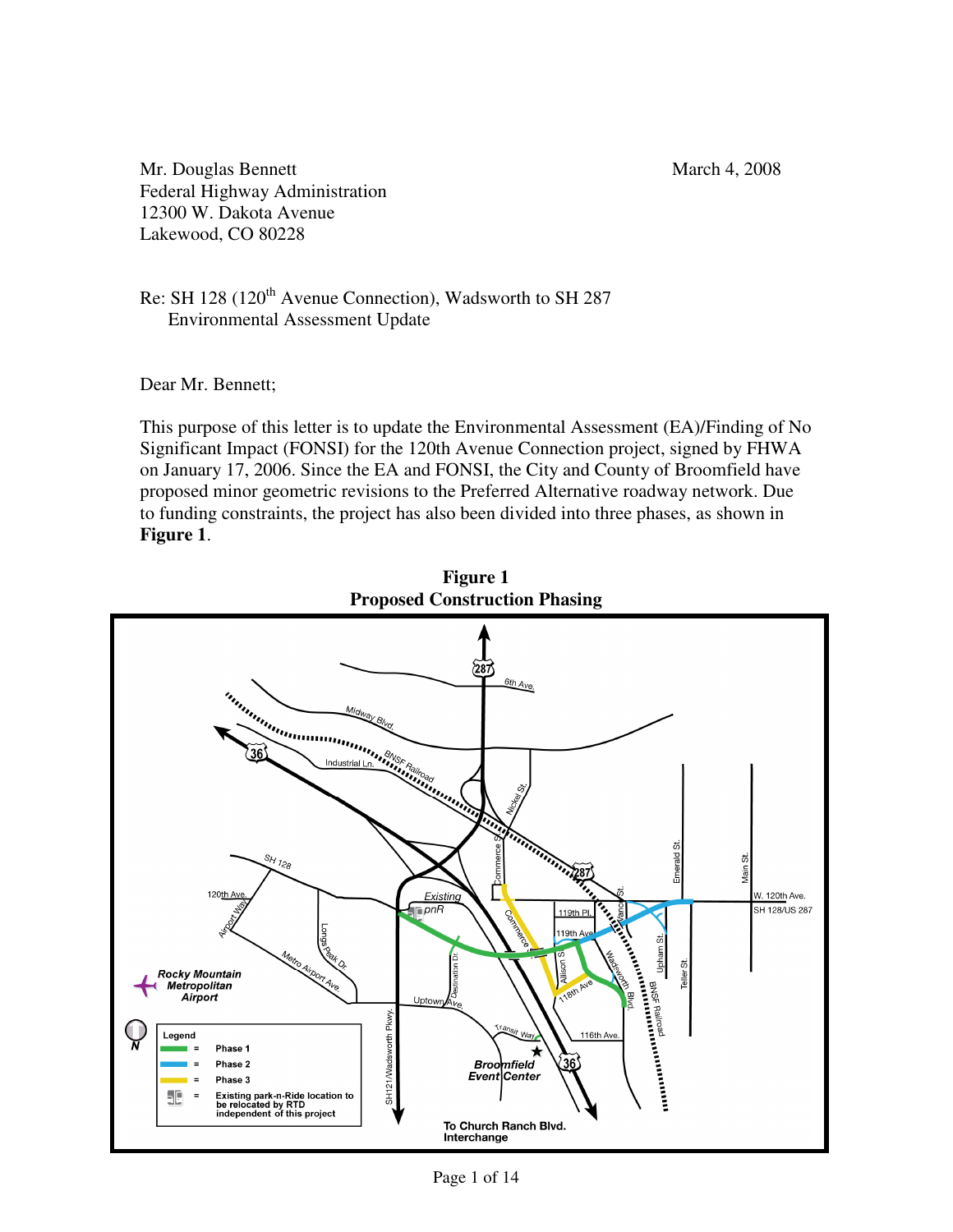Phase 1 improvements include the construction of the 120th Avenue Connection from Wadsworth Parkway on the west, over US 36, and building a new local road that ties into (Old) Wadsworth Boulevard. Construction of Phase 1 is scheduled to begin late in 2008 or early 2009.

Phase 2 will complete the connection to 120th Avenue with a road that goes under the BNSF Railroad tracks and ties into existing W. 120th Avenue at approximately Teller Street. Only partial funding is currently available for this phase.

Phase 3 includes construction of a new north south connection that extends Commerce Street to the south, going under the 120th Avenue Connection to provide improved local travel. Depending on the availability of funds, some elements of Phase 3 could be constructed with Phase 1. These elements include the north/south connection between 120th Avenue and Wadsworth Boulevard and its supporting local roadway network.

The remainder of this letter will identify those areas of the Phase 1 and Phase 3 portion of the project that have changed from the original EA. Phase 2 of the  $120<sup>th</sup>$  Avenue Connection will be re-evaluated once funding is available for construction.

## **Phase 1 and Phase 3 Design Modifications**

Revisions to the Preferred Alternative roadway network are shown in **Figure 2**. They include:

- A more grid-like roadway network south of 120th Avenue.
- Modification of the Allison Way connection to (Old) Wadsworth Boulevard.
- Elimination of the 119th Place connection at Commerce Street.
- Revision of Broomfield Transit Village access (from a right-in right-out access and looped road underpass of 120th to a three-quarter movement access).

These changes were initiated to better accommodate planned transit-oriented development in the area associated with the Northwest Rail commuter rail corridor and to reflect ongoing feedback from residents of the area north of the connection.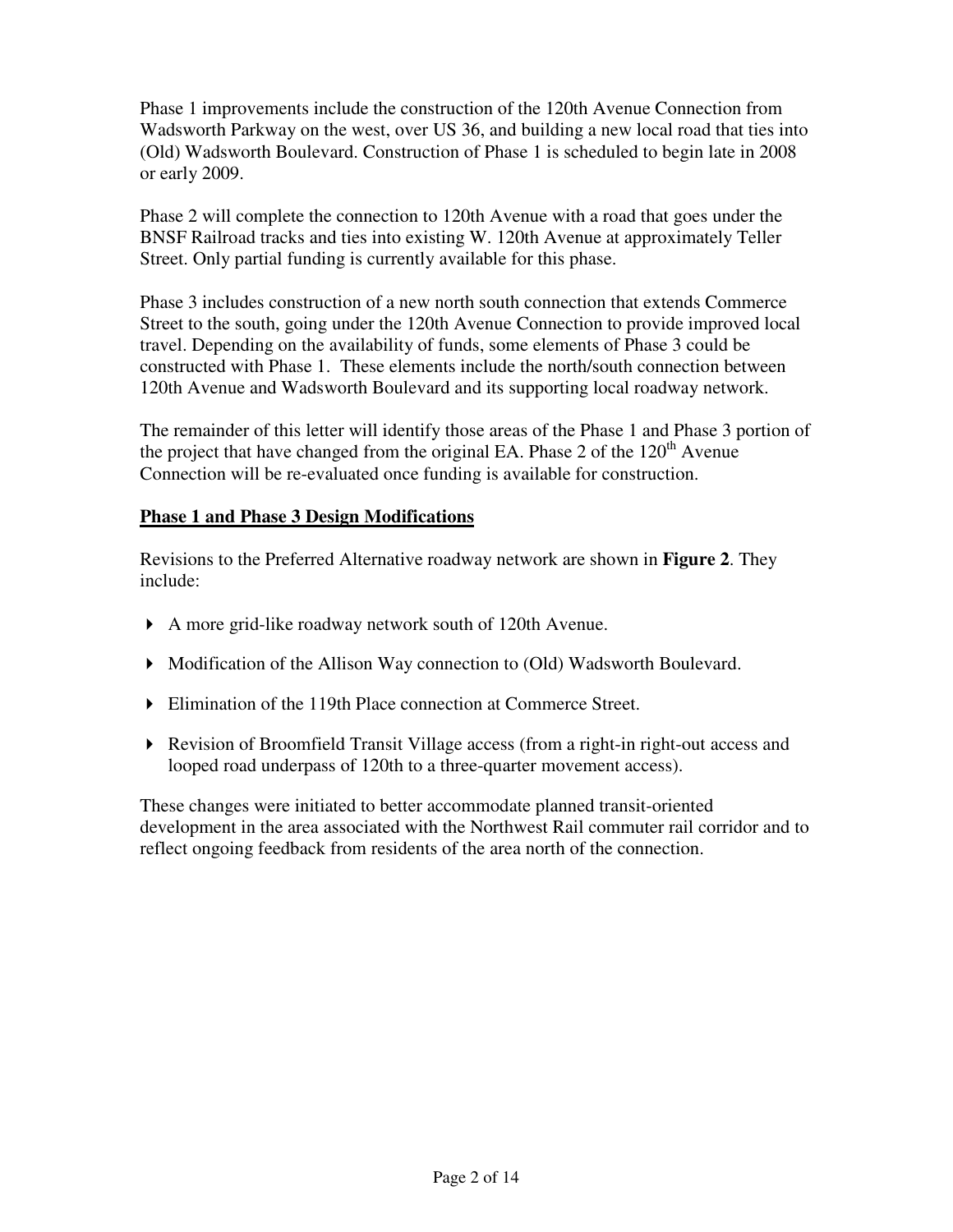

**Figure 2 Revisions to the Proposed Roadway Network** 

## **EA Resource Updates**

 **Land Use and Zoning:** In 2005 the City and County of Broomfield completed an update to its Comprehensive Plan. Future land uses within study area include transitoriented development, mixed uses, industrial, commercial and some residential uses.

Land use plans described in the original EA are currently being implemented. The transit village that was planned between US 36 and Wadsworth Parkway is now under construction as part of the Arista development. Immediately west of US 36 the new Broomfield Events Center and housing, retail, and a parking structure have also been constructed.

Impacts to this resource remain consistent with the original EA.

**Farmland:** Impacts to this resource (no impacts) remain consistent with the original EA. Additional coordination with the NRCS is not required.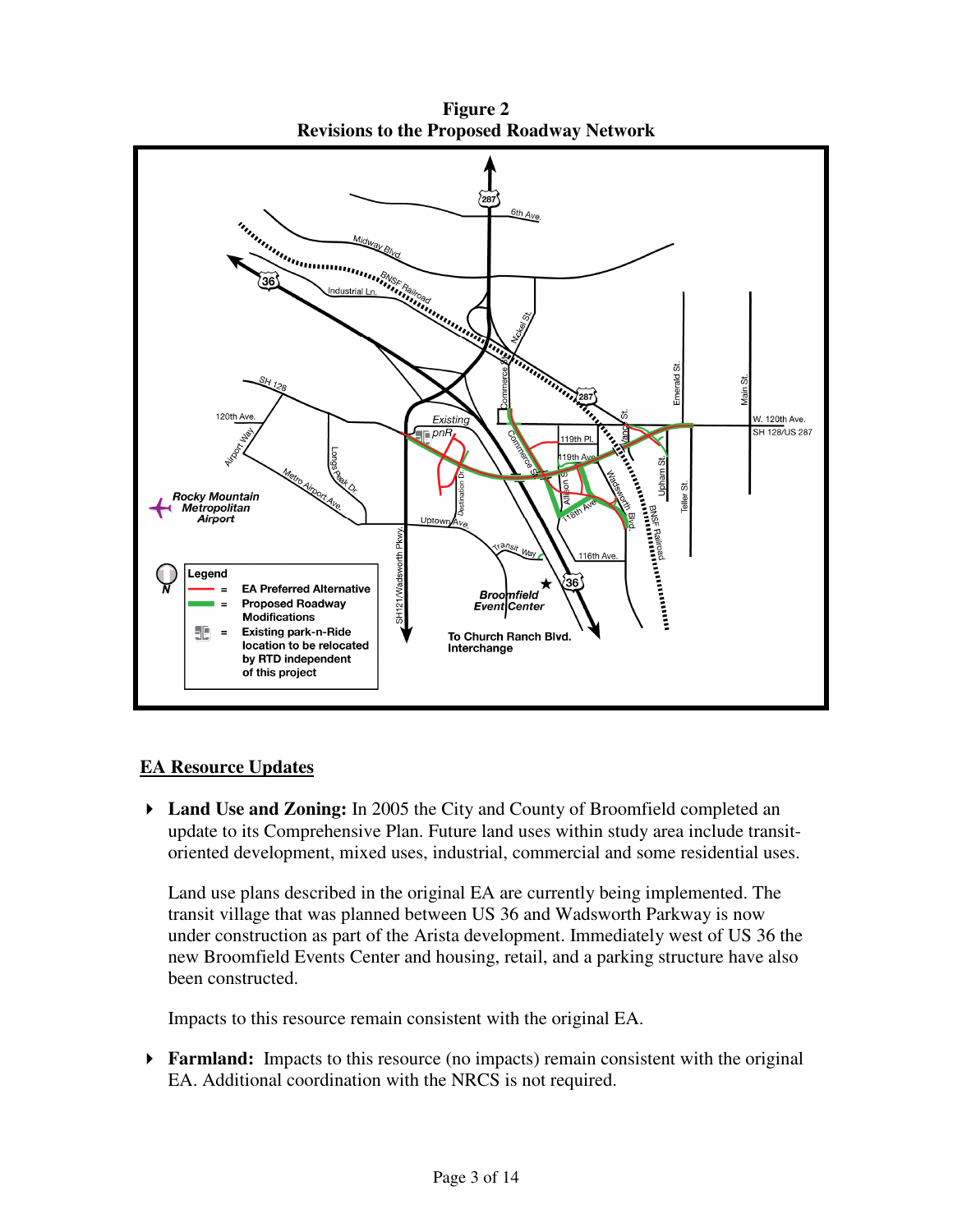**Social/Environmental Justice:** Emergency service providers would experience some out-of-direction travel during the interim condition. This would primarily affect emergency responders approaching the Arista development from the north and east.

Residents of the Broomfield Mobile Home Park (identified as a low-income area in the original EA) would experience travel time delays and traffic-related impacts during the interim condition. Although peak hour traffic volumes would increase along (Old) Wadsworth Boulevard by 150 vph (AM) to 360 vph (PM), traffic-related impacts are not anticipated to be substantial because peak hour traffic volumes (625 vph (AM) and 820 vph (PM)) and speed limits (25 mph) would remain low in this area. In addition, Phase 1 would install an intersection south of the mobile home park, which would encourage lower speeds. The additional traffic associated with Phase 1 would be a temporary condition that would improve once the remainder of 120th Avenue is completed. Interim air quality, noise, and visual impacts are described in the sections that follow.

The elimination of the 119th Place connection at Commerce Street would redistribute traffic and traffic-related impacts from single-family residences along 119th Place to those along 120th Avenue.

The original EA recommended that a 340-foot noise wall be constructed along the north line of the mobile home property. This wall will be constructed during the second phase of the project. To ensure that residents of the Broomfield Mobile Home Park are informed about the project and provided an opportunity to comment, project information will be hand delivered to the community prior to the Public Open House to be held February 27, 2008.

- **Right-of-Way and Relocations:** Revisions to the local roadway network south of 120th Avenue affect two additional properties: Veterans of Foreign Wars (11700 Wadsworth Boulevard) and Renewable Fiber (11605 Wadsworth Boulevard). To accommodate the southern connection to (Old) Wadsworth Boulevard, approximately 0.1 acres of right-of-way would be required from the northern edge of Renewable Fiber, resulting in the partial acquisition of this parcel. A construction easement may also be required from RF Holdings (south of 116th Avenue, east of Wadsworth Boulevard) for an improved ditch outfall adjacent to Wadsworth Boulevard toward Airport Creek. These changes would not affect access or result in the displacement or relocation of personal property.
- **Economic:** As greater numbers of people travel along (Old) Wadsworth Boulevard during Phase 1, business activity could increase. Impacts are otherwise consistent with the original EA.
- **Transportation:** The Phase 1/Phase 3 roadway network was evaluated in September 2007 to assess interim traffic conditions. Traffic volumes were inflated to 2010 levels by adding 20 percent to existing volumes to account for growth in local and regional traffic. This assumes that the remainder of the 120th Avenue connection under the railroad would be completed within three years after constructing Phase 1/Phase 3 improvements. During this initial phase, traffic would shift to the completed portion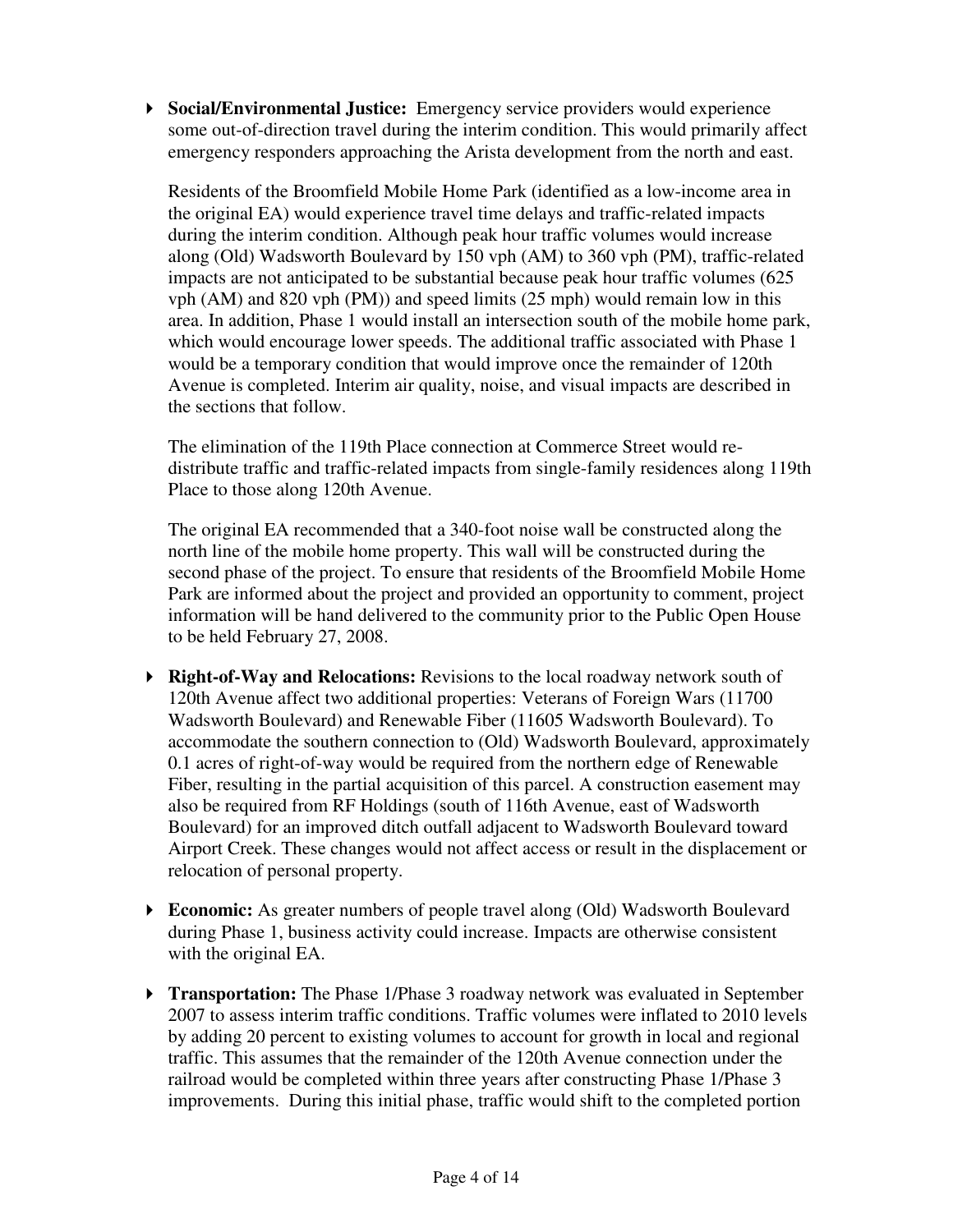of 120th Avenue, increasing traffic volumes on local roads and key intersections as shown in **Figure 3**.



**Figure 3 Existing and 2010 Traffic Conditions (two-way vehicles per day)** 

During the interim condition traffic volumes would increase by approximately 2,100 vehicles per day (vpd) along Wadsworth Boulevard near 119th Avenue. Peak hour traffic volumes in this area would increase from 475 vehicles per hour (vph) to 625 vph during the AM peak hour and from 460 vph to 820 vph during the PM peak hour. The PM peak increase is larger because the Phase 1 connection provides a greater benefit for the predominantly eastbound traffic flow in the evening.

Once the construction of Phase 1 is complete (2010) the right turn at the existing 120th Avenue eastbound onto US 287 eastbound would operate at level of service (LOS) F in the PM peak. Without mitigation it would be assumed that the delay along the various east/west routes would reach equilibrium, with drivers using alternatives like Nickel Street to US 287 or going south to 112th Avenue until those routes also reached capacity. If the Phase 1 traffic patterns deviate substantially from these forecasts, and alternative routes cannot reasonably accommodate these temporary traffic patterns, alternative mitigation will need to be addressed. Any temporary measures would be removed once Phase 2 opens to traffic.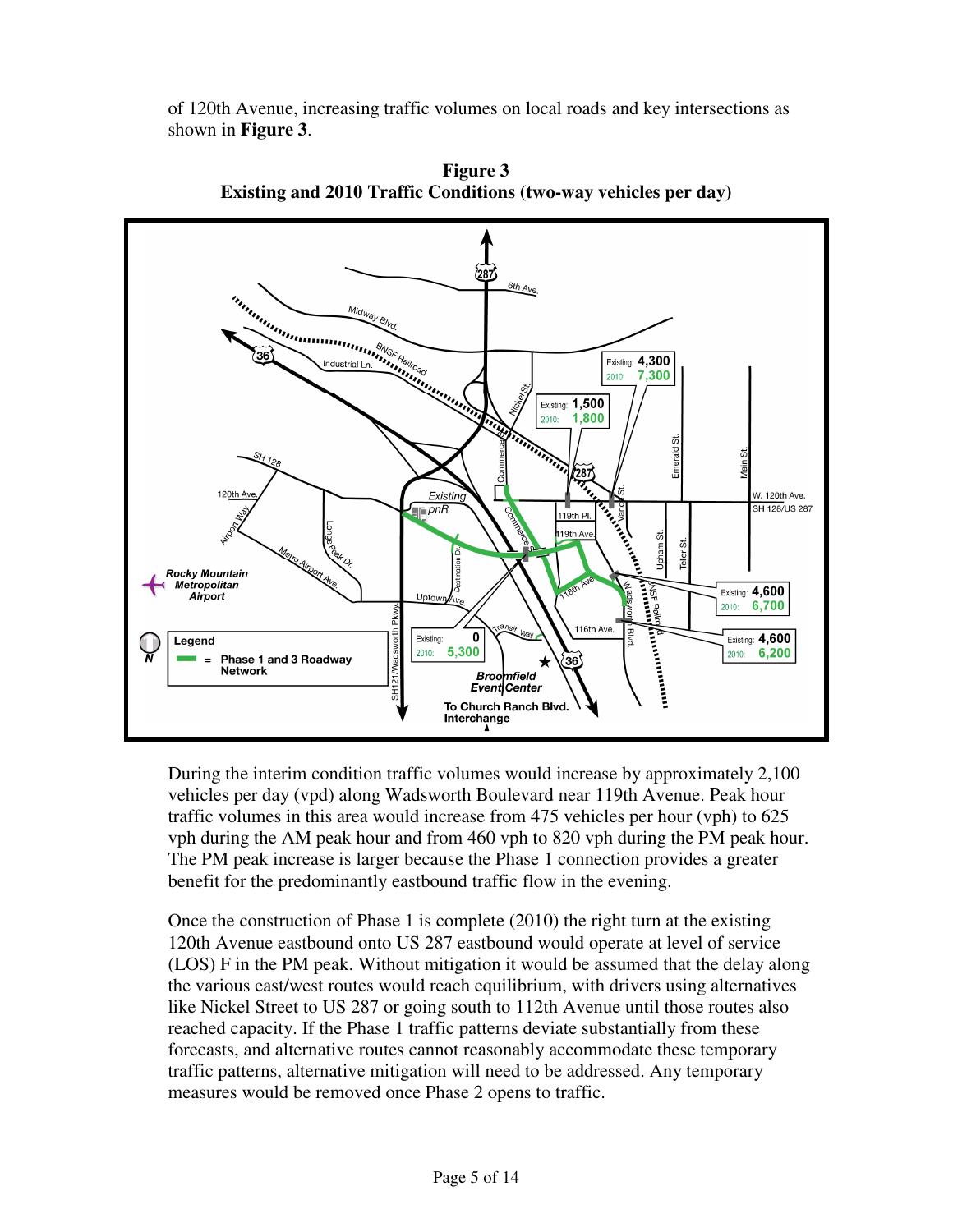The new intersection at Wadsworth Boulevard will be designed with a three-way stop. This will provide enough capacity for 40 percent more traffic than is projected for 2010, allowing for eight to ten additional years of growth at this intersection and the Phase 1 connection of 120th Avenue, and operation at LOS B.

Traffic operations and safety will be monitored at the Broomfield Transit Village access. If the three-quarter movement does not meet acceptable thresholds Broomfield will implement the looped road underpass of 120th as defined in the original EA and FONSI.

The original EA included a traffic analysis for the existing and future roadway network (2025). Analysis of 2030 traffic volumes indicates that traffic volumes have decreased slightly from the 2025 forecasts provided in the original EA (by less than 5%). This likely reflects minor network or land use changes made in the traffic model over the past three to four years.

**Figure 4** shows the 2030 daily traffic forecasts on the revised roadway network. In general, traffic volumes would not be affected by the proposed revisions.



**Figure 4 2030 Traffic Volumes (vehicles per day)** 

Traffic volumes on 119th Place or on 120th Avenue would likely never exceed existing volumes (1,500 vpd) once the new 120th arterial is completed. The remaining routes through Old Broomfield would only serve existing businesses and housing in that area. Even with 120th Avenue directly connecting Commerce Street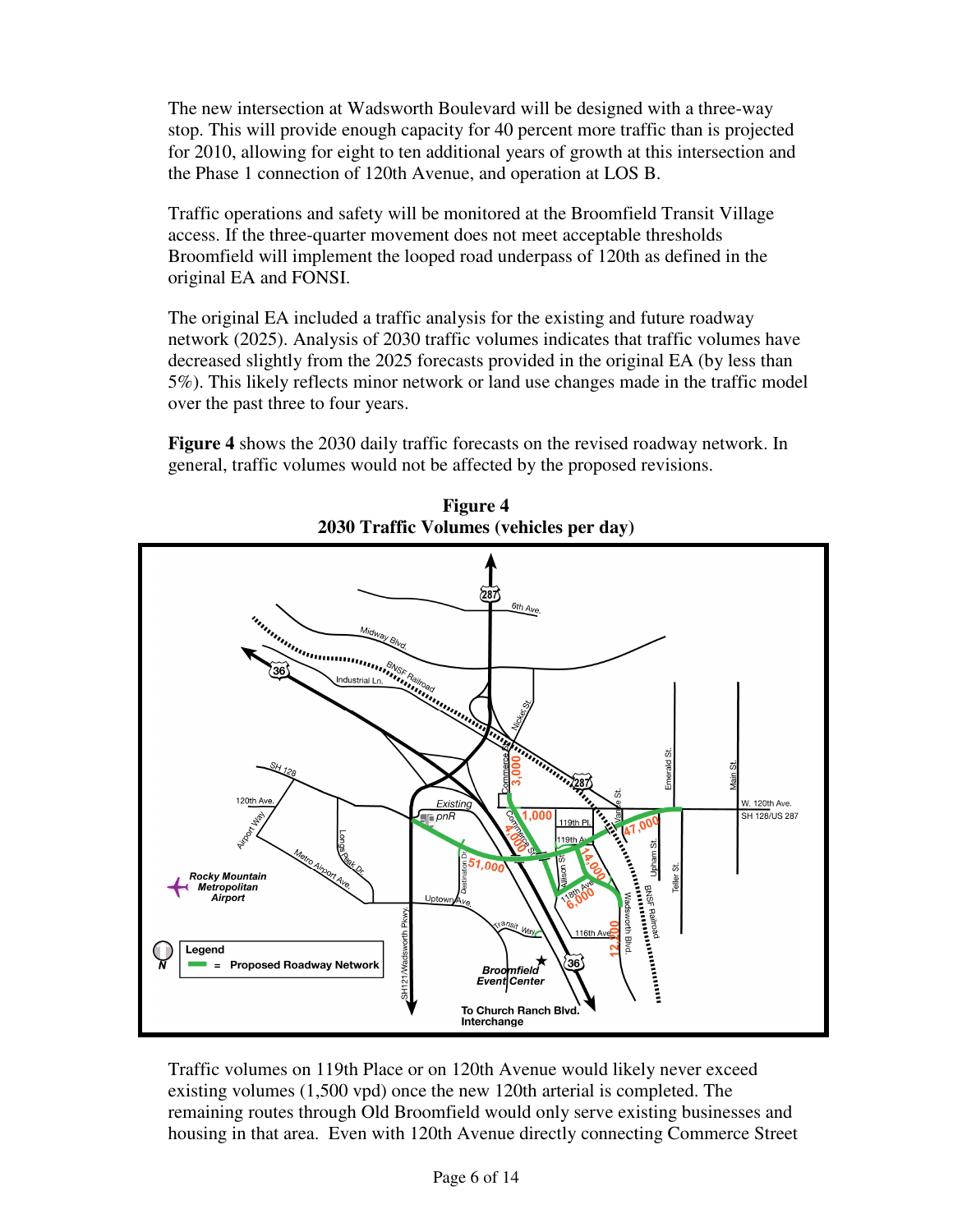and US 287, this route does not offer any travel time advantage for regional traffic over Nickel Street or the new 120th Avenue arterial. Therefore, there would be no difference between connecting 119th Place to Commerce Street (as shown in the EA), or connecting Old 120th Avenue to Commerce Street.

The intersection of Wadsworth Boulevard and 118th Avenue will likely require signalization prior to 2030. When signalized, it is forecasted to operate at LOS C, which is similar to the EA alternative where Allison Street would have intersected with Wadsworth Boulevard.

The proposed changes to the local network have no effect on the intersection of the new 120th Avenue arterial and Wadsworth Boulevard (previously named Allison Street in the EA).

- **Pedestrian and Bicycle Facilities:** Impacts to this resource remain consistent with the original EA.
- **Air Quality:** In July 2007, elevated values of eight-hour ozone caused the Denver metro region three-year average to violate EPA's 8-hour standard for ozone. Currently, EPA considers atmospheric ozone concentrations of 0.08 parts per million (ppm) measured at ground-level to be in exceedance of the standard. The Denver metro area was designated as nonattainment for the 8-hour ozone standard in 2002, but with a deferred effective date because of the area's participation in EPA's ozone Early Action Compact program. On November 20, 2007 the EPA announced that it will not grant another extension date for Denver to meet EPA's 8-hour ozone standard. The result is a federal nonattainment designation for the Denver area. The Denver area counties designated as nonattainment are: all of Adams, Arapahoe, Boulder, Broomfield, Denver, Douglas, and Jefferson along with the southern portions of Weld and Larimer counties.

Carbon monoxide conditions resulting from traffic increases from Phase 1 construction and completion of the 120th Avenue connector between SH 121/Wadsworth Parkway and (Old) Wadsworth Boulevard would not substantially change. Traffic on the local roadway network near the existing residential areas and mobile home park would increase due to planned development and growth. Phase 1 traffic flow would carry through-traffic south of the mobile home park to connect with (Old) Wadsworth Boulevard. This intersection would experience queuing until interim conditions warrant signalization. Queues in the AM peak would be less than 50 feet. In the PM peak, the maximum queue for those wanting to turn left from (Old) Wadsworth Boulevard to the re-aligned Wadsworth Boulevard would be 200 feet (8 vehicles). Residents of the mobile home park are not expected to experience increased emissions as a result of interim queuing, since queues would be more than 200 feet from the mobile home park. After signalization, this intersection would operate at a LOS C.

In the original EA, CO "hot spot" modeling results were below the NAAQS using 2025 traffic volumes. Since the traffic volumes for 2030 are not expected to increase over the 2025 volumes, additional modeling was not conducted. Also, EPA's guidance states that intersections which would operate at LOS C or better do not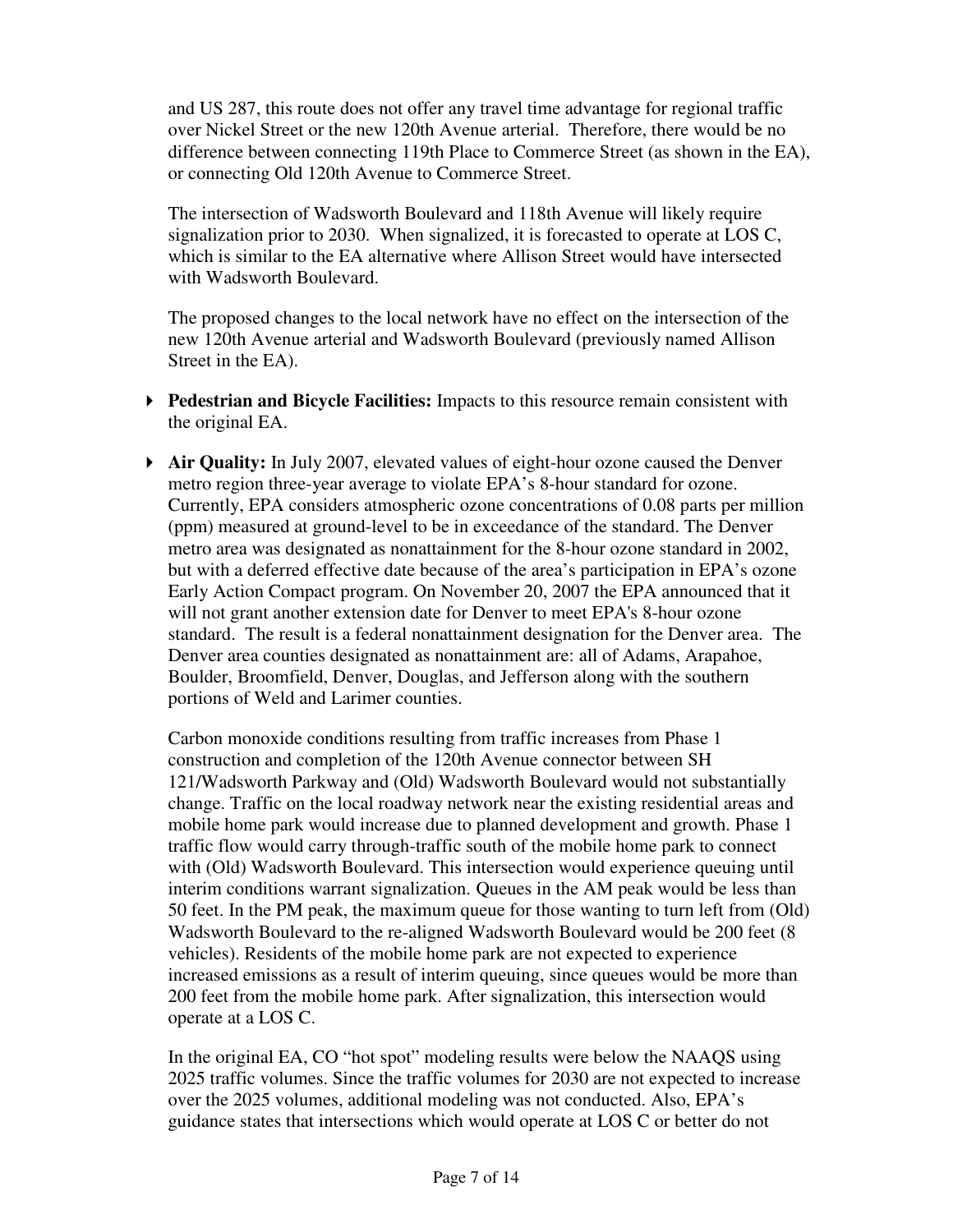require modeling because they are not anticipated to cause a violation of carbon monoxide standards.

In the original EA, the Interagency Consultation team concluded that there would be no impact on PM10 emissions or concentrations associated with the Preferred Alternative. Phase 1 interim year traffic would remain consistent with these estimates.

FHWA has recently issued guidance on the analysis of Mobile Source Air Toxics (MSATs) for highway projects in relation to the NEPA process (FHWA, 2006). The guidance describes a tiered approach for analyzing MSATs depending on specific project circumstances. A quantitative analysis would be recommended for projects involving the creation or alteration of a major intermodal freight facility, or that would have projected annual average daily traffic (AADT) in the range of 140,000 or higher in the design year, and would be in close proximity to concentrations of vulnerable populations (schools, nursing homes, hospitals, etc.). The 120th Avenue Connection project does not meet these criteria, but instead falls into the second category for which FHWA recommends a qualitative analysis of MSATs. This analysis is attached as an Appendix to this letter of Re-evaluation. The key conclusions are summarized below.

- o For each alternative evaluated in the original EA, the amount of MSATs emitted would be proportional to the vehicle miles traveled, or VMT, assuming that other variables such as fleet mix are the same. Analysis of 2030 traffic volumes indicates that traffic volumes have decreased slightly from the 2025 forecasts provided in the original EA. Therefore, 2030 VMT would be less than the 2025 VMT predicted in the original EA for both the No-Action and Preferred Alternatives (97,020,326 vehicles per day (vpd) and 97,000,603 vpd, respectively). Because VMT would not increase over what was predicted for 2025, higher levels of local MSATs are not expected. However, local increases in traffic volume would be expected during the interim condition, which could result in temporary localized increases in MSAT emissions as described below.
- o EPA's national control programs are projected to reduce MSAT emissions by 57 to 87 percent between 2000 and 2020. Local conditions may differ from these national projections in terms of fleet mix and turnover, VMT growth rates, and local control measures. Because of the inclusion of new connector roadways, there may be localized areas where VMT would increase, and other areas where VMT would decrease. Therefore it is possible that localized increases and decreases in MSAT emissions may occur. The localized increases in MSAT emissions would likely be most pronounced along the new roadway sections that would be built at SH 121 and the  $120<sup>th</sup>$  Avenue Connection. Although current tools and science are not adequate to quantify these increases, the magnitude of the EPA-projected reductions is so great (even after accounting for VMT growth) that MSAT emissions in the study area are likely to be lower in the future in virtually all locations.
- **Noise:** The project team reviewed 2030 and Phase 1 interim traffic conditions to determine whether additional noise modeling is necessary. Analysis of 2030 traffic volumes indicates that traffic volumes have decreased slightly from the 2025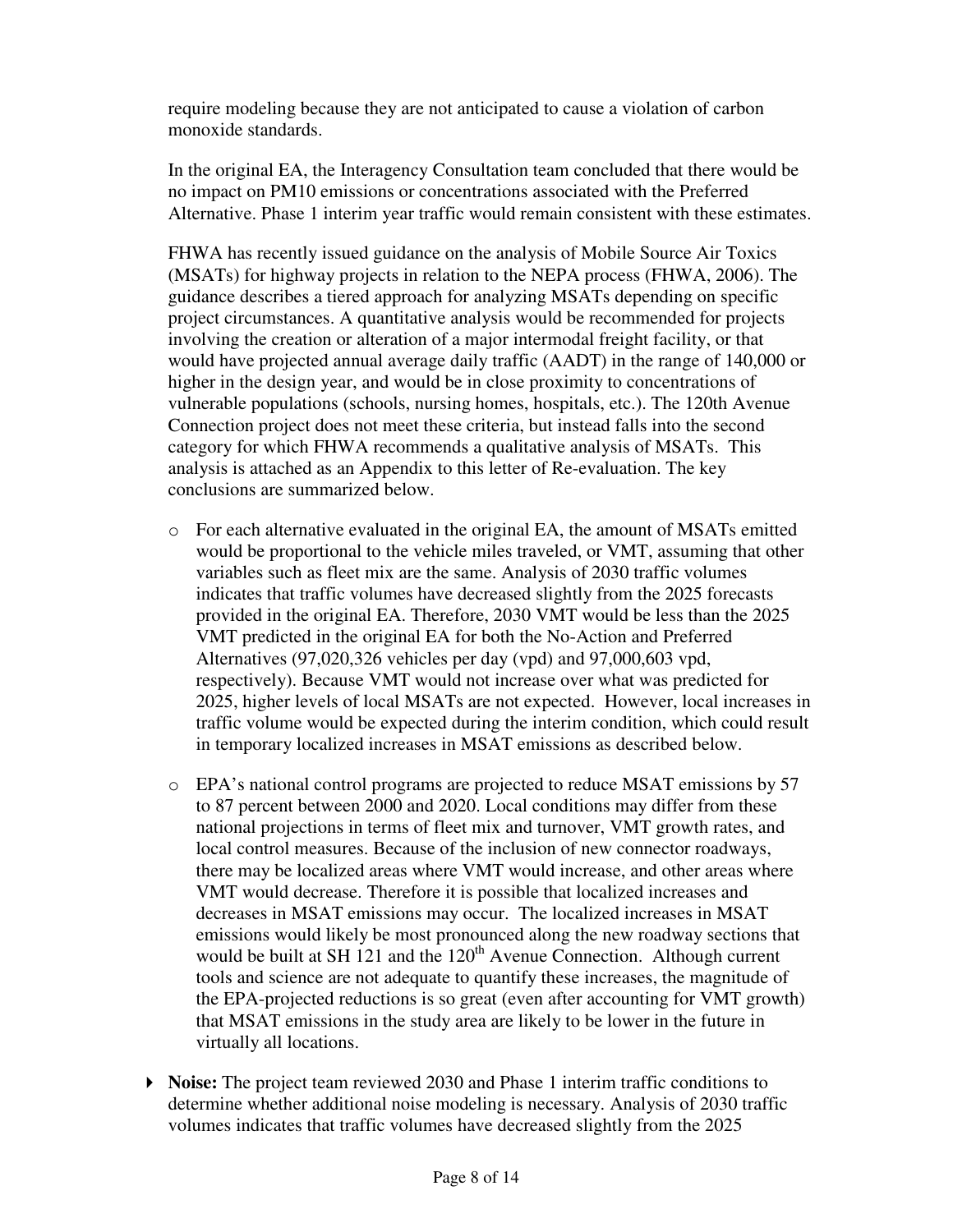forecasts provided in the original EA (by less than 5%). This likely reflects minor network or land use changes made in the traffic model over the past three to four years. Therefore, the system wide noise analysis remains consistent with the original EA. However, local increases in traffic volume would be expected during the interim condition as described below.

Along Wadsworth Boulevard near 119th Avenue, AM peak hour traffic volumes would increase from 475 vehicles per hour (vph) to 625 vph through 2010. PM peak hour traffic volumes would increase from 460 vph to 820 vph. This would primarily affect residents of the Broomfield Mobile Home Park. Because existing peak hour traffic volumes and speed limits are low in this area (25 mph), and the additional traffic associated with Phase 1 would be a temporary condition, additional noise modeling is not recommended.

The original EA recommended that a 340-foot noise wall be constructed along the north line of the mobile home property to mitigate noise associated with 120th Avenue. This wall will be constructed during the second phase of the project. The design of this wall will be verified during final design for Phase 2 to ensure that it complies with the intent of the mitigation proposed in the original EA.

 **Water Resources and Water Quality:** Since the original EA, approximately 400 feet of Dry Creek Valley ditch west of US 36 has been relocated into a pipe that travels under the development to the south.

In accordance with MS4 regulations, two detention/water quality ponds have been designed for Phase 1 (**Figure 5**).

A more detailed analysis of the hydrology in the Airport Creek basin identified the need for an improved outfall system from the Wadsworth Boulevard detention/water quality pond to accommodate increased storm runoff beyond historic levels. The improved outfall will consist of an improved ditch and larger driveway culverts south of the project roadway limits toward Airport Creek until the existing ditch within the Wadsworth Boulevard right-of-way can accommodate the increased flows.

Other impacts to this resource are consistent with the original EA.

 **Floodplains:** Federal Emergency Management Agency (FEMA) and County maps were reviewed for amendments to original floodplain data. Impacts to this resource (no impacts) remain consistent with the original EA.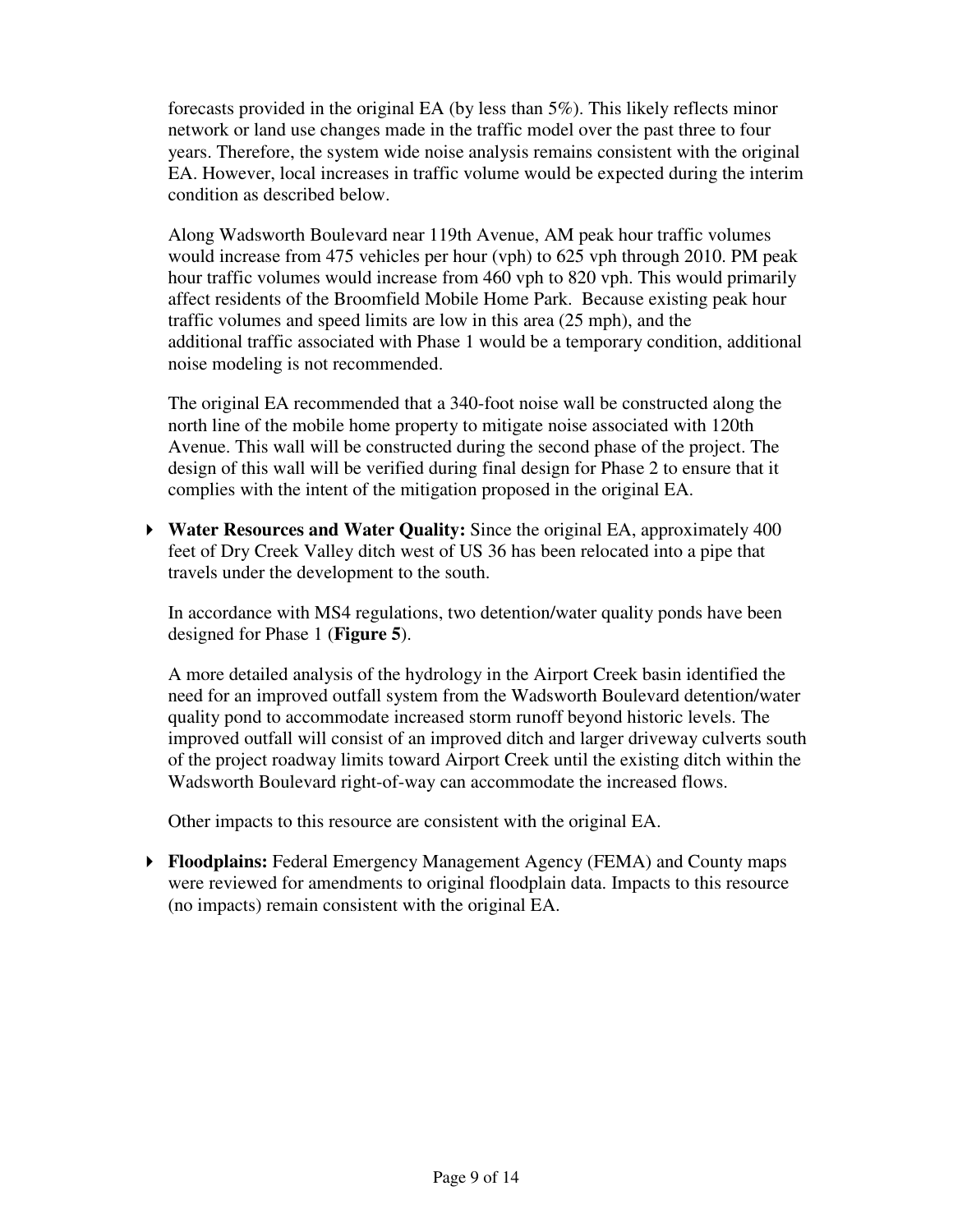**Figure 5 Water Quality Pond Locations**



 **Wetlands:** Wetlands were reviewed in September 2007. Since the original EA, the Dry Creek Valley ditch west of US 36 has been relocated into a pipe that travels under the development to the south. Because the ditch no longer conveys flows, wetlands 11, 12, 13, and 14 and approximately 400 feet of the Dry Creek Valley Ditch have dried up. A portion of wetland 4, just south of  $120<sup>th</sup>$  Avenue has also dried up. As a result, there are approximately 0.90 fewer acres of wetlands in the study area overall.

Since the original EA, a water quality detention pond has been constructed at the southeastern quadrant of the Wadsworth Parkway/120<sup>th</sup> Avenue intersection as part of improvements that have been completed under a separate action for Wadsworth Parkway. This pond is manmade and lacks wetland vegetation, soils, and hydrology.

The remaining wetlands are not located in areas where the project has been modified from its original design. As a result, impacts to these wetlands remain consistent with the original EA.

Construction of Phase 1 would result in non-jurisdictional wetland impacts of approximately 0.335 acres. In order to offset these impacts, Broomfield County would require wetland creation/restoration (on-site mitigation) or purchase of mitigation credits from a local mitigation bank (off-site mitigation). On-site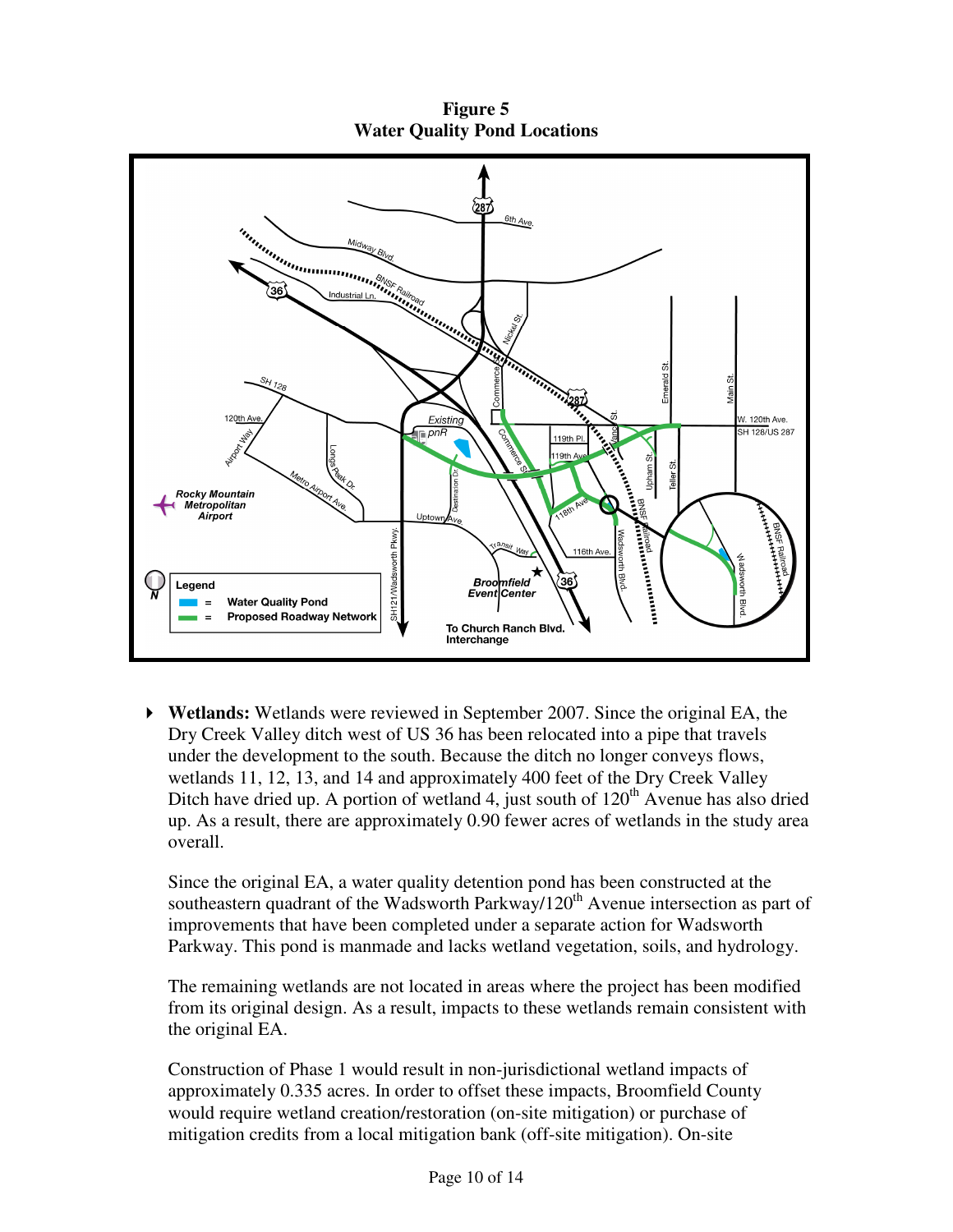mitigation would not be reasonable since the study area mostly consists of man-made ditches.

The proposed water quality pond west of US 36 and north of the proposed 120th Avenue would also be unable to function as a restoration site because it does not receive a dependable source of water from the Dry Creek Valley Ditch (owned by Dry Creek Valley Ditch Company). Therefore, off-site mitigation would be the preferred option to mitigate for wetland impacts.

This project is within the Big Dry Creek basin and the primary service area of two (2) mitigation banks: Middle South Platte River and Mile High. Currently, mitigation credits at both mitigation banks are approximately \$70,000 per acre. Since CDOT mitigates at a ratio of 1:1, the total cost of off-site mitigation is anticipated to be \$23,450.

No Section 404 permit will be needed for these wetland impacts. CDOT will revise the wetland finding prior to construction to reflect changed conditions.

## **Vegetation, Wildlife and Aquatic Resources:**

- o *Vegetation:* Impacts to vegetation and noxious weeds remain consistent with the original EA.
- o *Wildlife and Aquatic Resources:* Since the original EA, black-tailed prairie dogs have expanded into the median and open space areas adjacent to US 36 on both the east and west side of the roadway.

The original EA documented impacts to 1.2 acres of prairie dog habitat. While prairie dogs are no longer present in this location, they have expanded further to the north, into the limits of construction for the  $120<sup>th</sup>$  Avenue Connection. As a result, approximately 2.7 acres of prairie dog habitat would now be impacted.

CDOT will follow the *Impacted Black- tailed Prairie Dog Policy* (June 2005) and will coordinate with Broomfield to identify appropriate mitigation.

Correspondence with the City and County of Broomfield indicates that relocation of the impacted prairie dogs may be impractical because suitable release sites on City and County open space are at capacity and only accept a limited number of prairie dogs each year for the health of the colonies. When relocation to alternative sites is not practicable, Broomfield's *Policies for Prairie Dog Conservation and Management* (Spring 2003) recommends that euthanized dogs be donated to the black-footed ferret or Rocky Mountain Raptor recovery programs.

Broomfield's *Policies for Prairie Dog Conservation and Management* is consistent with CDOT's *Impacted Black- tailed Prairie Dog Policy*.

Prior to construction, CDOT (in coordination with the City and County of Broomfield and the Colorado Division of Wildlife) will complete a survey to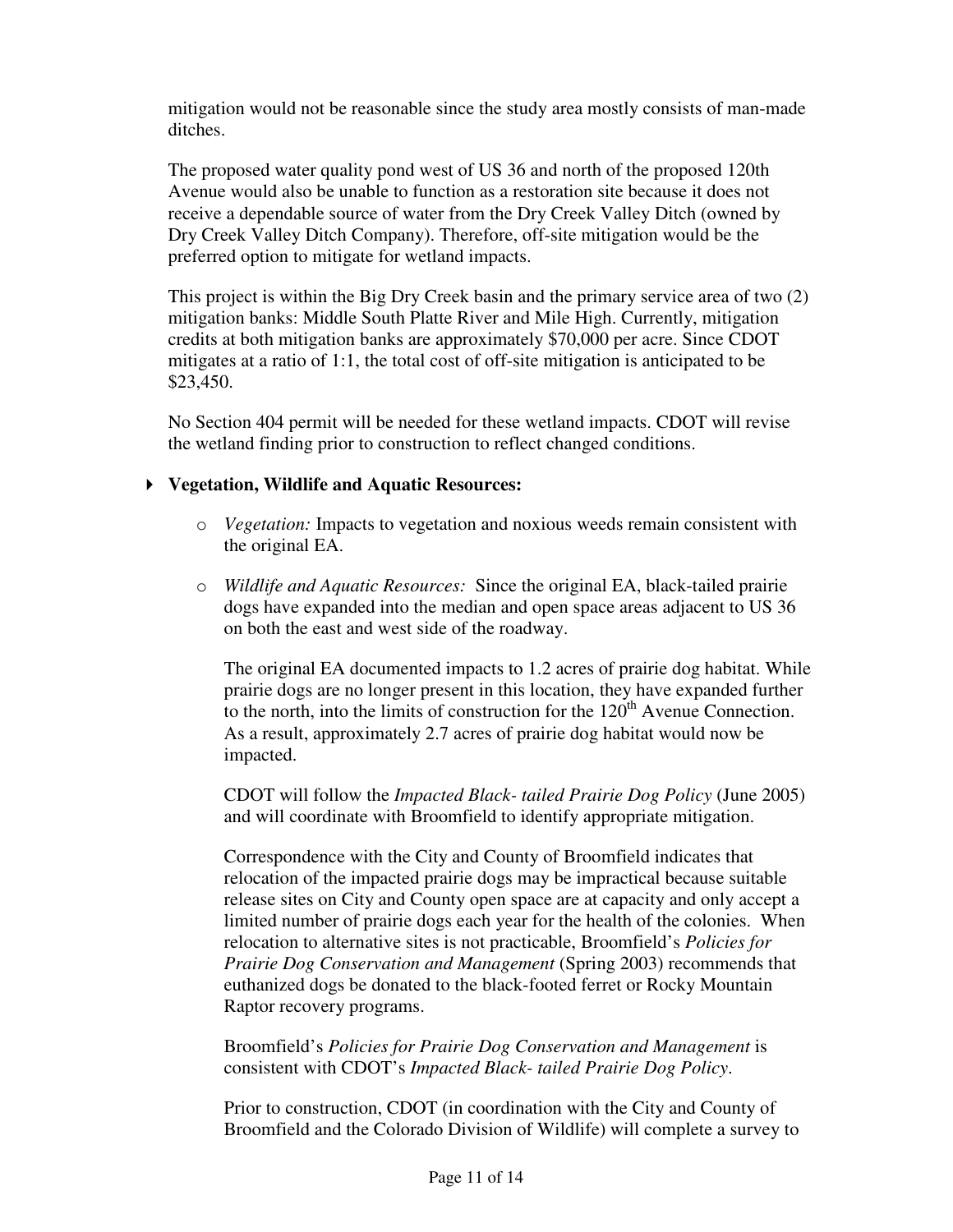determine the size and population density of the impacted prairie dog habitat. CDOT will obtain the appropriate permits from both the City and County of Broomfield and the Colorado Division of Wildlife (CDOW) for prairie dog relocation or removal.

If prairie dogs are relocated or removed during the burrowing owl nesting season (April 1 through July 31), the affected habitat will be surveyed by a qualified biologist for the presence of burrowing owls.

Impacts to aquatic resources remain consistent with the original EA.

 **Threatened and Endangered Species:** Since the original EA, the bald eagle has been de-listed as a threatened species and is no longer protected under the Endangered Species Act. However, the bald eagle is still a State Threatened Species for Colorado and is also protected under the Bald and Golden Eagle Protection Act and Migratory Bird Treaty Act.

Impacts to Threatened and Endangered Species are consistent with the original EA.

- **Historic and Archaeological Preservation/Paleontological Resources:** Impacts to cultural resources remain consistent with the original EA.
- **Hazardous Waste:** The study area was revisited in October 2007 to verify conditions reported in the original EA. Since the last field review in 2004, two sites have changed ownership: Site # 5 (Former Broomfield Conoco) is now Grease Monkey and Site #13 (Goodyear Auto Service Center) is now an office/industrial center.

One additional site with the potential for recognized environmental conditions was identified during the 2007 field visit. The site is located at 11605 Wadsworth Boulevard and is currently occupied by Renewable Fiber, a landscaping business. While storage tanks and tires were noted on site, records have shown no violations, as indicated in the report complied by Environmental Data Resources Inc. (EDR). Only a sliver of the northernmost portion of this site is within the limits of construction for Phase 1. For this reason, additional analysis is not warranted.

The eight sites identified in the original EA as having the potential to impact the Preferred Alternative are all located within the Phase 2 portion of the project. These sites will be addressed in a separate re-evaluation for Phase 2 improvements.

- **Visual Resources:** The transit village that was planned between US 36 and Wadsworth Parkway is now under construction as part of the Arista development. Immediately west of US 36, the Broomfield Events Center, and a parking structure have also been constructed. This alters the visual character of the study area somewhat but is consistent with land use plans for the area. The  $120<sup>th</sup>$  Avenue connection bridge over US 36 would be 4 to 5 feet lower than originally anticipated. This would lessen the visual impact to the traveling public. Impacts to this resource are otherwise consistent with the original EA.
- **Parks and Recreation Properties:** Impacts to this resource (no impacts) remain consistent with the original EA.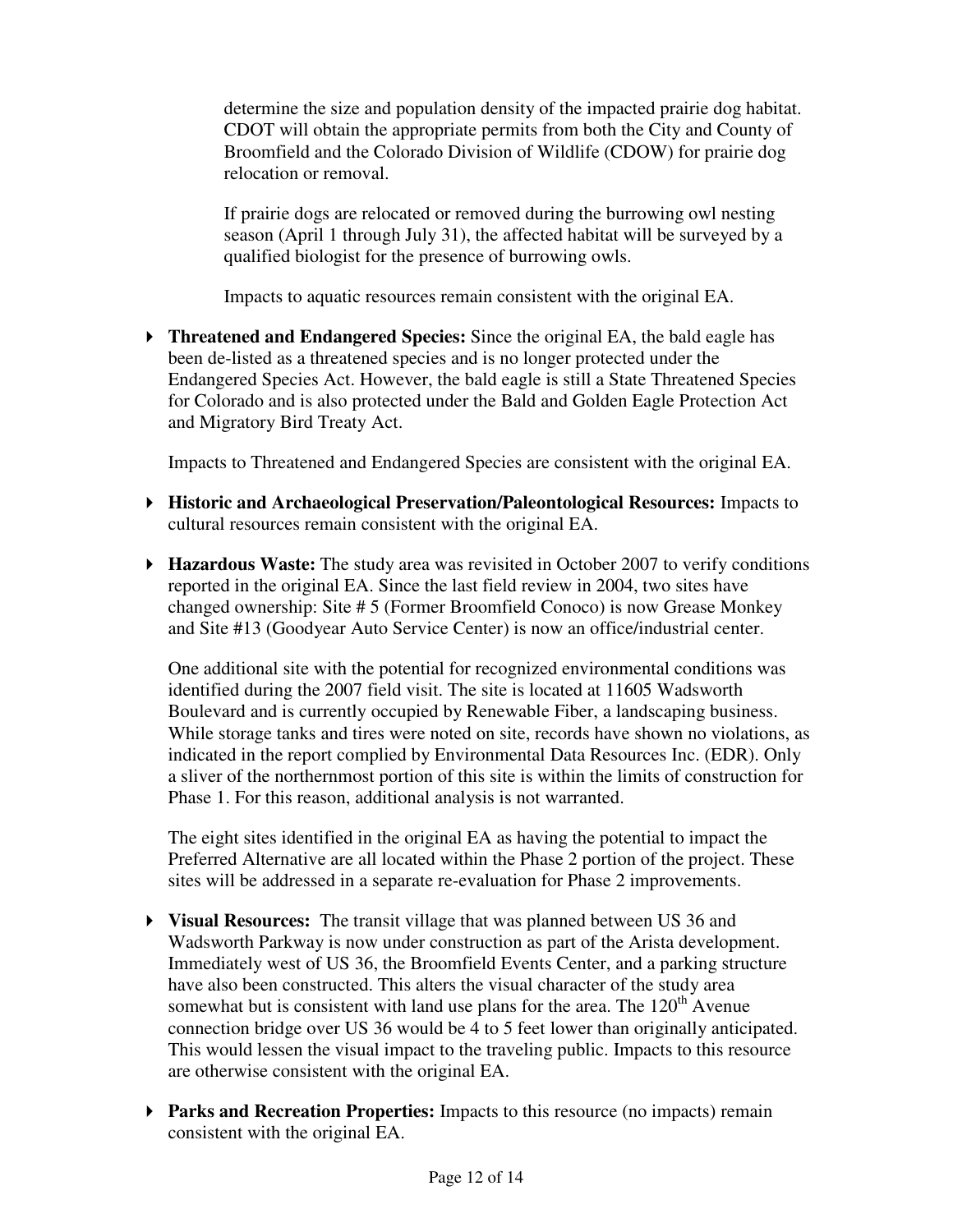## **Conclusion**

The construction activities and environmental resource impacts and mitigation proposed for Phase 1/Phase 3 of the 120th Avenue Connection project are consistent with the scope provided in the original EA, with very few exceptions. The inconsistencies are due to changes in the affected environment, modifications to the original design, and project phasing. Notable inconsistencies with the original EA are summarized below.

- Increasing traffic volumes on local roads and key intersections during the interim condition, resulting in travel time delays and traffic-related impacts for residents of the Broomfield Mobile Home Park. These impacts are not anticipated to be substantial because existing and Phase 1 peak hour traffic volumes and speed limits are low in this area and the additional traffic associated with Phase 1 would be a temporary condition that would improve once the remainder of 120th Avenue is completed.
- Approximately 0.335 acres of non-jurisdictional wetlands would be impacted for the construction of a water quality pond. Consistent with CDOT's policy to mitigate wetland impacts at a ratio of 1:1, this loss will be offset by purchasing 0.4 credits from a mitigation bank prior to construction.
- Since the original EA, prairie dogs have expanded into the limits of construction for Phase 1, resulting in 2.7 acres of impact to prairie dog habitat. CDOT will follow the *Impacted Black- tailed Prairie Dog Policy* (June 2005), Broomfield's *Policies for Prairie Dog Conservation and Management* (Spring 2003) and will coordinate with the City and County of Broomfield and the CDOW to obtain the necessary permits and determine whether the most appropriate course of action is relocation or removal.

If construction occurs during the burrowing owl nesting season (April 1 through July 31), the affected habitat will be surveyed by a qualified biologist for the presence of burrowing owls.

Prior to construction, the study area will be surveyed by CDOT for any migratory birds.